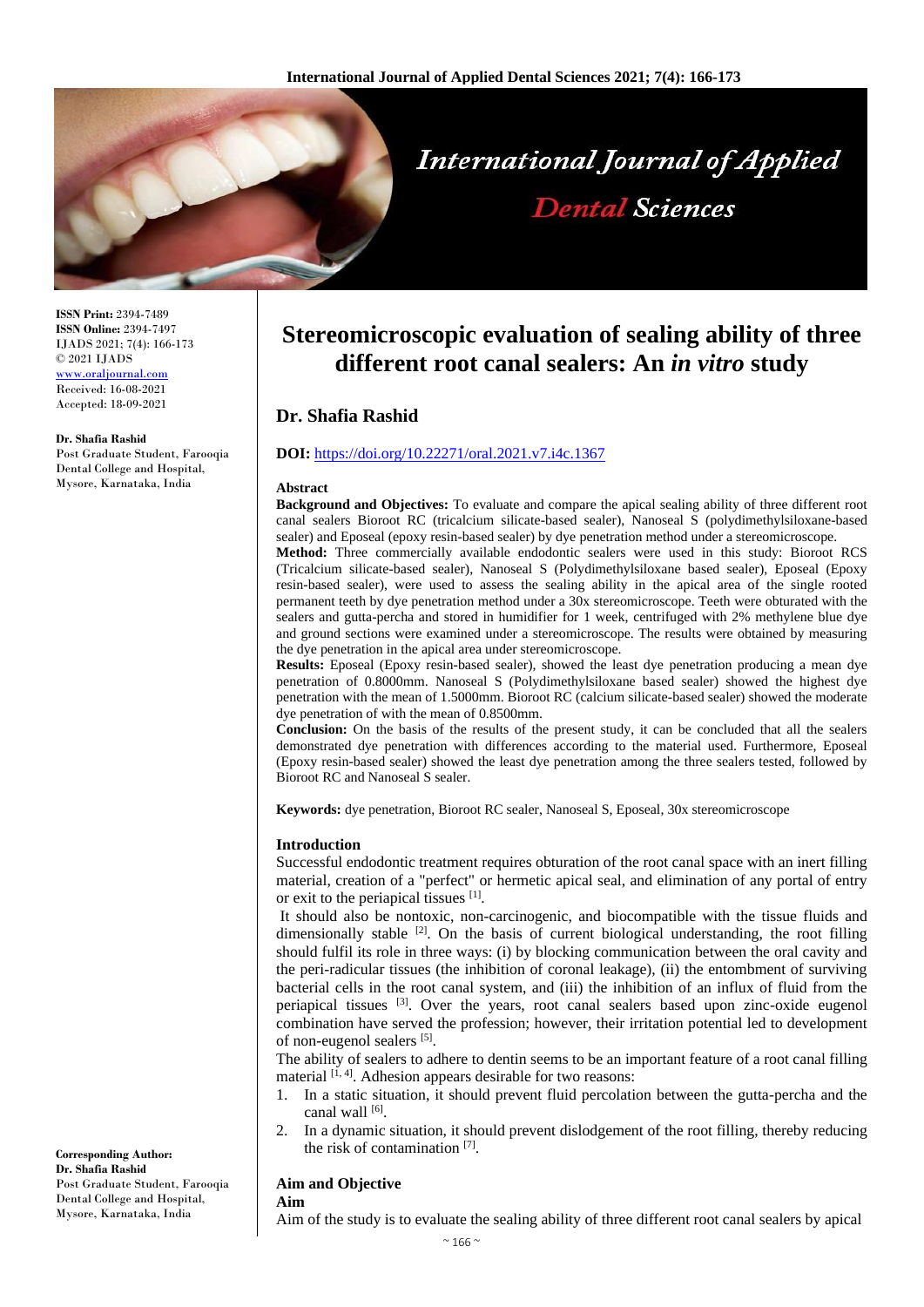dye penetration method under a 30x stereomicroscope.

### **Objective Of the Study**

- 1. To evaluate the apical sealing ability of Bioroot-RCS sealer after obturation by cold lateral condensation assessed with dye penetration.
- 2. To evaluate the apical sealing of NanoSeal-S sealer after obturation with cold lateral condensation assessed with dye penetration.
- 3. To evaluate the sealing ability of Eposeal sealer after obturation with cold lateral condensation assessed with dye penetration.
- 4. To compare the sealing ability of bioceramic sealer (Bioroot RCS), polydimetylsiloxane sealer (NanoSeal S), and an epoxy resin-based sealer (Eposeal) obturated by cold lateral condensation assessed with dye penetration.

# **Materials And Methods**

The present *in vitro* study was conducted in the Department of Conservative Dentistry and Endodontics, Farooqia Dental College and Hospital, in coordination with the Department of Oral pathology of Farooqia Dental College and Hospital Mysore. The study was performed to compare the sealing ability of bioceramic sealer (Bioroot RCS), polydimetylsiloxane sealer (Nanoseal S), and an epoxy resin based-sealer (Eposeal) with gutta-percha and root canal dentin walls.

## **Materials and Methods Source of Sample**



**Fig 1:** Sample

70 freshly extracted non-carious human single rooted teeth (Figure 1) with straight canals and fully formed apices will be collected from the Department of Oral and Maxillofacial Surgery, Farooqia Dental College and Hospital, Mysore.

# **Materials Used In The Study Armamentarium: (Figure 2)**



**Fig 2:** Armamentarum

# **I. Materials used for de-coronation**

- 1. Wheel disc
- 2. Straight hand piece

# **II. Instruments used for access cavity preparations and biomechanical preparations**

- 1. Normal saline
- 2. Airotor Handpiece.
- 3. Endo-access burs no. 2 (Dentsply Maillefier).
- 4. Barbed broach no. 10- no. 25 (Dentaire).
- 5. K-files (Mani) no.10- no.50.
- 6. Gates-Glidden drills (Mani) no.2- no.3.
- 7. 1% and 2.5% Sodium hypochlorite.
- 8. 17% EDTA (Dental Source).
- 9. 25gauge irrigating needles.

# **III. Materials needed for obturation**

- 1. Spatula
	- 2. Paper points no.10- no.50.
	- 3. Paper pad
	- 4. Gutta-percha points (Dentsply) no.10- no.50
	- 5. Hand spreaders
	- 6. Lentulospiral (Mani paste carrier).
	- 7. Sealers used (Figure 3)

# **a. Bio Root-RC sealer (Septodent)**



**Fig 3:** Sealers

- Composition:
- **•** Powder:
- Tricalcium silicate
- Zirconium oxide
- Liquid:
- Calcium chloride
- Polycarboxylate
- Povidone

## **b. NanoSeal-S sealer (Prevest DenPro)**

- Composition:
- Polydimethylsiloxane
- Micro silver powder
- Silicone oil
- Platinum catalyst
- **Exercise** Zirconium dioxide
- Paraffin liquid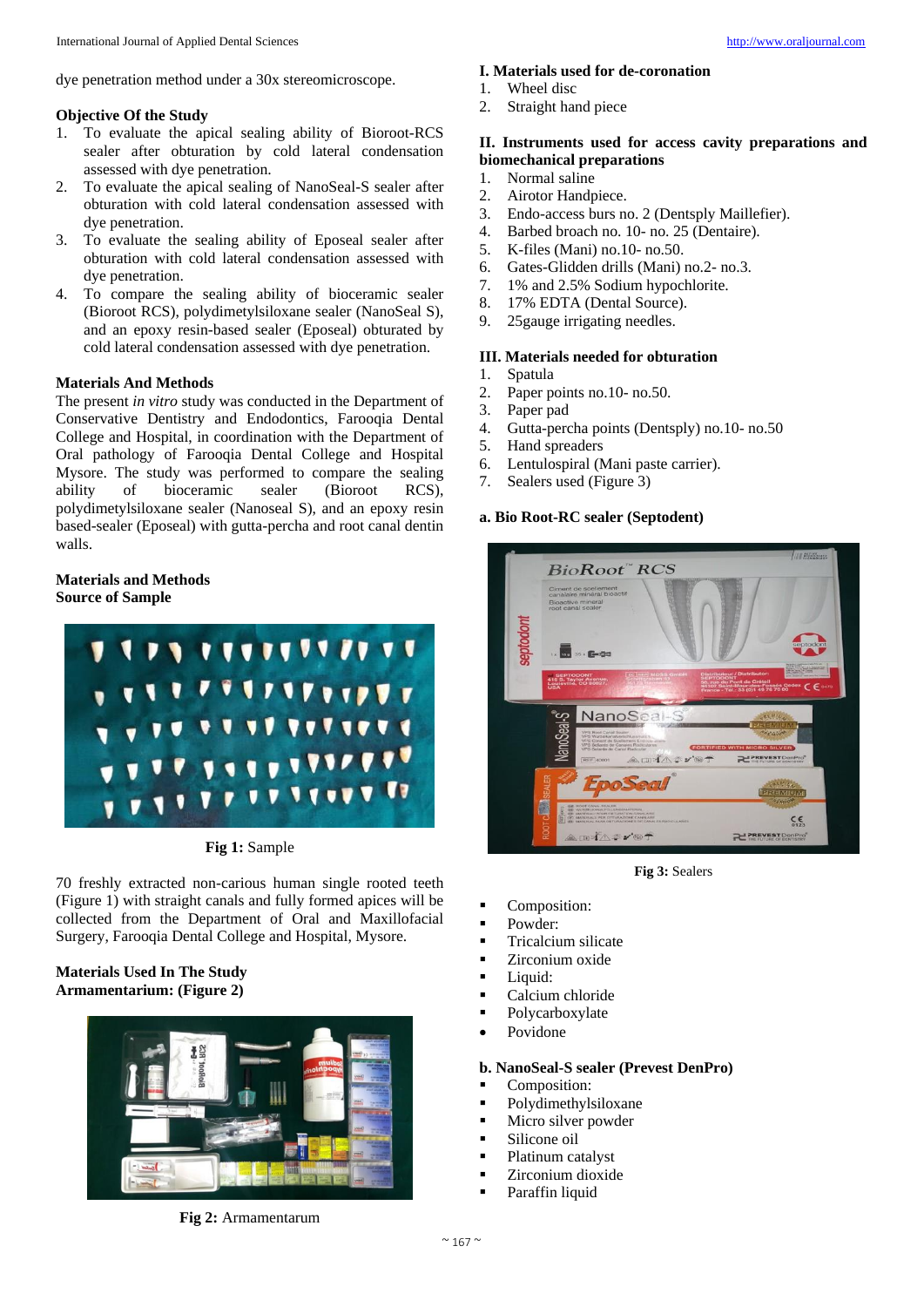# **c. Eposeal sealer (prevest DenPro)**

- Composition:
- Base paste:
- Epoxy oligomer resin
- Ethylene glycol salicylate
- Tricalcium phosphate
- **Bismuth subcarbonate**
- Zirconium oxide
- Catalyst paste:
- Polyamino-benzoate
- Calcium hydroxide
- Zirconium oxide
- Yellow iron oxide pigment

# **I. Materials used for tooth surface preparation and dye leakage**

- 1. Nail varnish
- 2. 25% Methylene blue dye

### **II. Materials used for coronal sealing**

1. Glass ionomer cement (type 2)

## **III. Stereomicroscope for evaluation of dye penetration30x.**

## **Methodology**

#### **Methods of Collection of Data**

70 freshly extracted human single rooted permanent teeth will be selected. The teeth were stored in 1% sodium hypochlorite (NaOCl) solution, for three days to remove organic debris and then they were stored in distilled water. The crowns were removed at the cement-enamel junction using a high-speed fissure bur. Access preparation was done using an endoaccess bur (Dentsply Maillefer, USA) and a barbed broach (Dentaire, SA) was used to remove the pulp. Then, a no.10 – K-file (Mani, Japan) was introduced into the canal and was pushed towards apical part until the tip of the instrument was just visible at the apical foramen. This length of the file was recorded and then after subtracting 1mm from the recorded length, working length of the root canal was determined. The canals were cleaned and shaped with K-files (Mani, Japan) using a step-back technique with recapitulation of files to establish a progressively tapering root canal preparation. The apical portion of the canal was enlarged to a minimum 30 no. K-file and 50 no. K-file, depending on the size of the original canal. The coronal two thirds of each canal were prepared using number 2 and 3 Gates Glidden drills (Mani, Japan) and apical third were prepared with hand files. After each instrument was used, the canals were irrigated with 2ml of 5% NaOCl and 2ml of 15% solution of EDTA (Dental Source, North Hollywood CA, USA). The irrigating solutions were delivered through a 25-gauge needle which was placed as far as possible into the canal without allowing the needle to touch the canal walls. The total amount of irrigant used in each canal was 30 ml, on completion of the instrumentation process, a 10 no. K-file (Mani, Japan) was passed 1mm through the apical foramen to remove any dentinal plugs and to ensure that the foramen was patent for dye penetration. After drying the canals with paper points, standardized guttapercha cones (Dentsply, China) were selected as master points. The fit of each master point was assessed by radiographs to determine whether the point was fully seated to the working length. The teeth were randomly selected and divided into five groups of 20 teeth each (four experimental group and one control group). The sealers used were as

follows-

- Group  $I Bioroot RCS$  (calcium silicate based)
- **•** Group II Nanoseal S (polydimethylsiloxane based)
- **•** Group  $III$  Eposeal (epoxy resin based)
- Group IV Control Group- Gutta-Percha alone (no sealer).

# **Obturation**



**Fig 4:** Obturation

All the teeth except the controlled teeth were filled with a root canal sealer and gutta-percha points using the cold lateral condensation technique (Figure 4). In the control group, sealer was not used.

The sealers were mixed according to the manufacturer's directions and were introduced into the canal using a lentulospiral (Mani, Paste carriers, Japan) which was kept 3mm to 4mm short of the working length. This process was repeated twice to ensure that an adequate amount of sealer was placed in each canal. The master gutta-percha point (Dentsply, China) was coated with sealer and placed in the canal to the full working length. Hand spreader (Dentsply, China) was then used for lateral condensation with standardized fine gutta-percha accessory points (Dentsply, China) was carried out until the entire canal was obturated. Excess gutta-percha was removed and the gutta-percha in the coronal third of the canal was vertically condensed with a plugger. Radiographs were taken to evaluate the obturation. Obturation was considered to be optimum when no voids were present in the radiograph. If the voids appeared in the radiograph, reobturation was done.

# **Humidification**



**Fig 6:** Humidification

The access cavities were sealed with Cavit G (3M ESPE, Germany) up-to 2 mm and the teeth were placed in a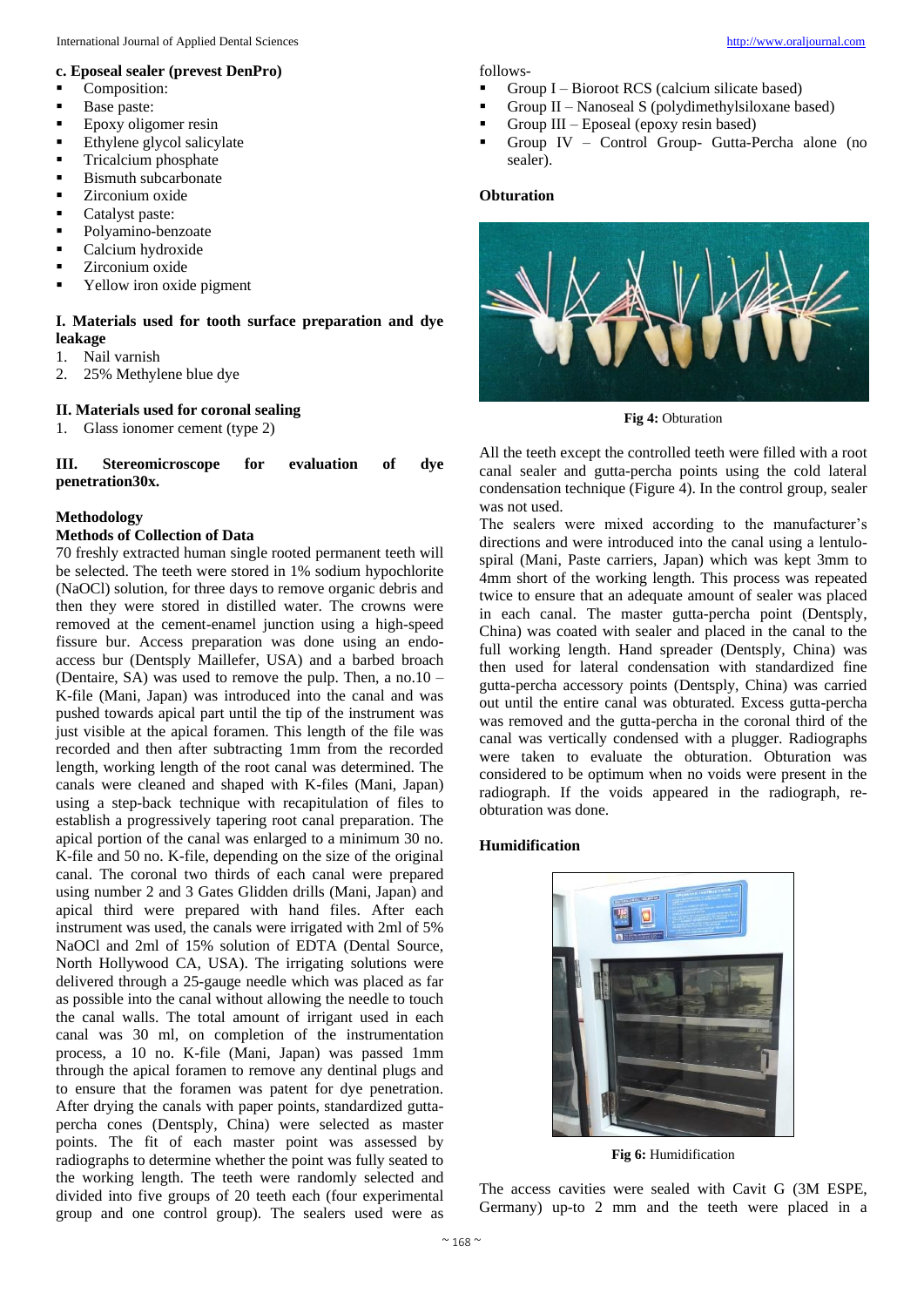Humidifier (ICU Safe, Sanyo, Japan) for 1 weeks with 100% humidity at 37˚C to ensure that the sealer set in an environment that simulate the clinical situation in which they are designed to be used (Figure 6).

## **Appilcation Of Nail Varnish**

The roots were coated with two layers of clear nail varnish except for the apical 2 to 3mm. At this stage the control group was further sub-divided into two equal groups, the positive and negative controls. Teeth in the positive control group had the roots coated with nail varnish except for the apical 2mm to 3mm in the same manner as the experimental groups. They were used to test the sealing ability of gutta-percha when used without a sealer. Teeth in the negative control group had the entire root surface coated with nail varnish and were used to test the ability of the nail varnish to seal the root against dye penetration under the experimental conditions used in this study.

## **Centrifugation**



**Fig 7:** Centrifugation

Once the nail varnish was absolutely dry, each sample was introduced in a 12-ml centrifuge tube with the apex of the root positioned in the direction of the open end of the centrifugal tube. Methylene blue dye solution 2% (pH=7) was poured into each tube until the root was completely immersed into the solution. The samples were then centrifuged for 3 minutes at 30Xg using a centrifugal machine (Figure 7). The samples were taken out from the solution and were thoroughly bathed in running tap water.

### **Sectioning of Samples**



**Fig 8:** Sections of the samples

The experimental samples were sectioned longitudinally by means of a low-speed circular diamond saw (Confident, India) in a path roughly parallel to the axis of the tooth and through the apex with a coolant (Figure 8).

#### **Measurement of Dye Penetration**



**Fig 9:** Study under stereomicroscope

After sectioning, the samples were studied under a stereomicroscope (30X Magnification, Carl Ziess). The end point of dye infiltration was calculated as the point where dye no longer penetrated the obturating material (Figure 9). The measurement from the apex to the end point of dye penetration was observed and documented in millimeters.

## **Statistical Analysis**

Data that was obtained was statistically analyzed. Quantitative data was presented as rank, mean, standard deviation, standard error. One way ANOVA test was used for comparison of three groups with respect to microleakage.

#### **Results**

Table1, Graph 1, Graph 2, Graph 3 and Graph 4 illustrate the average microleakage showed by the different types of sealers. It was observed that the average microleakage showed by Group I – Bioroot RC sealer was  $0.8500$ mm, Group II – Nanoseal S sealer being 1.5000mm, Group III– Eposeal sealer was observed to be 0.8000mm.

Out of all the three groups, it was analysed that the micrleakage level was found to be statistically significant in all three sealers. Microleakage in Group III (Eposeal sealer) was observed to be the least (0.8000 mm) and the maximum microleakage was observed in Group II sealer i.e., Nanoseal S (1.5000 mm). Microleakage in Group I (Bioroot RC sealer) was found to be moderate.

Table 2 showed Analysis of Variance for dye penetration. It signifies that on applying ANOVA test between three different groups containing different sealers, it showed significant difference between all the 3 groups.

Table 4: shows t-Test for comparison between Group I (Bioroot RC) and Group II (Nanoseal S) sealer. It represents that on applying t-Test for comparison amongst these different sealer groups. It was found that Nanoseal S shows more dye penetration (1.5000 mm) than Bioroot RCS (0.8500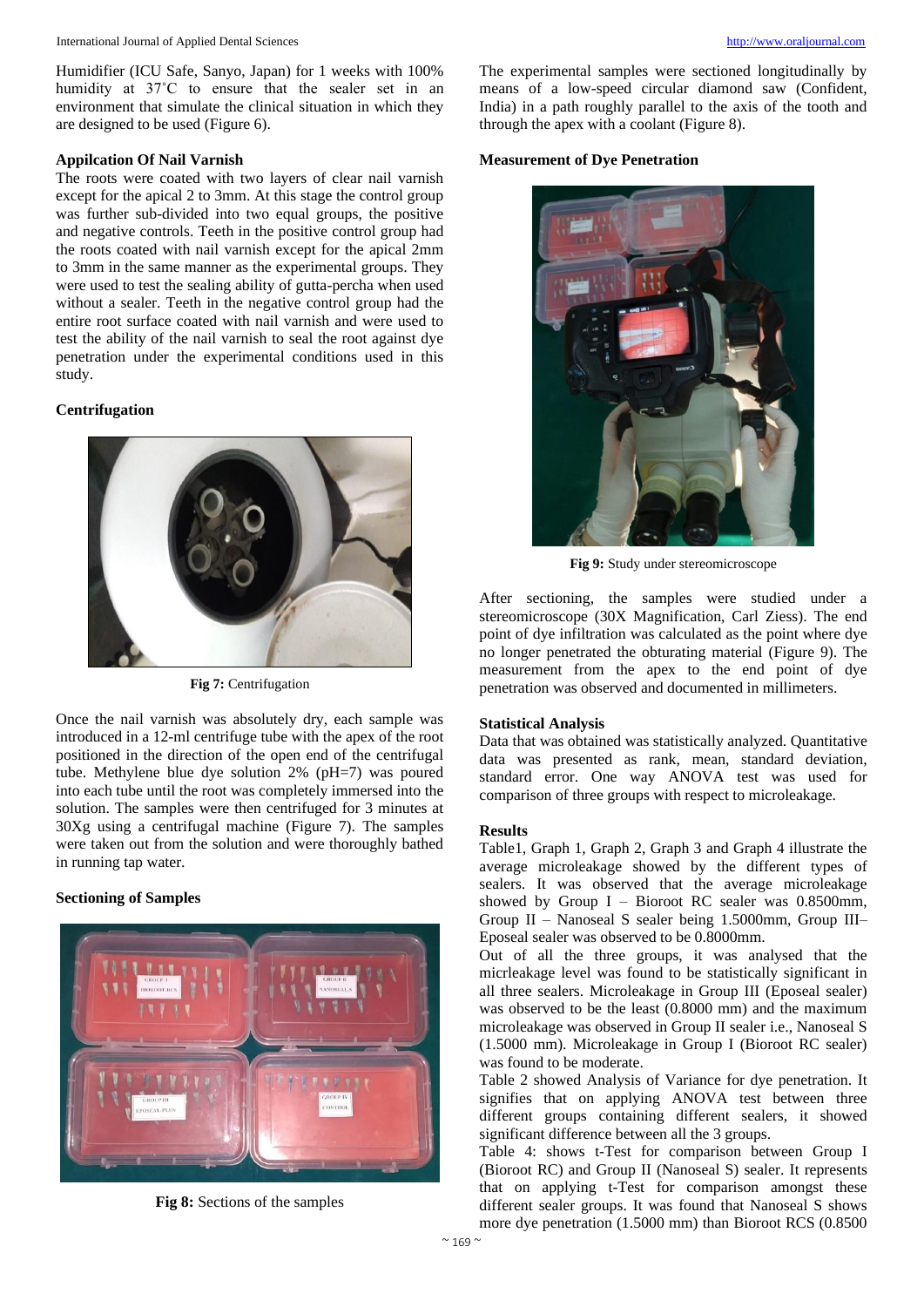mm). It was observed to be statistically significant.

Table 6: shows t-Test for comparison between Group I (Bioroot RC) and Group III (Eposeal) sealer. It was found that Bioroot RC showed more dye penetration 0.8500mm than Eposeal sealer 0.8000mm. It was observed to be statistically significant.

Table 8: shows t-Test for comparison between Group III (Eposeal) and Group II (Nanoseal S sealer). It represents that on applying t-Test for comparison amongst these different sealer groups. Nanoseal S showed more dye penetration (1.5000mm) than Eposeal (0.8000mm). P value showed significant difference in both groups.

# **One Way Descriptive**

|           | N  | Mean   | <b>Std. Deviation</b> | <b>Std. Error</b> | <b>Minimum</b> | <b>Maximum</b> |
|-----------|----|--------|-----------------------|-------------------|----------------|----------------|
| Group I   | 20 | 0.8500 | 0.93330               | 0.20869           | .00            | 2.00           |
| Group Ii  | 20 | .5000  | 1.35724               | 0.30349           | .00            | 3.00           |
| Group Iii | 20 | 0.8000 | .00525                | 0.22478           | .00            | 3.00           |
| Total     | 60 | 0500   | 14129                 | 0.14734           | .00            | 3.00           |

**Table 2:** Anova

| Score                 | Sum of<br><b>Squares</b> | Df | <b>Mean</b><br><b>Square</b> | F     | Sig. |
|-----------------------|--------------------------|----|------------------------------|-------|------|
| <b>Between Groups</b> | 6.100                    |    | 3.050                        | 2.457 | .095 |
| Within Groups         | 70.750                   | 57 | 1.241                        |       |      |
| Total                 | 76.7850                  | 59 |                              |       |      |

# **T-Test**

**Table 3**: t-test group Statistics for comparison between Bioroot RCS and Nanoseal S Score

| <b>Groups</b> | N   | Mean   | <b>STD. Deviation</b> | <b>Std. Error Mean</b> |
|---------------|-----|--------|-----------------------|------------------------|
| Group I       |     | .8500  | .93330                | .20869                 |
| Group $II$    | -20 | 1.5000 | 1.35724               | .30349                 |

**Table 4: t**-teat independent samples for comparison between Bioroot RCS and Nanoseal S

| t-test for Equality of means |    |                   |                        |  |  |
|------------------------------|----|-------------------|------------------------|--|--|
|                              | df | $Sig. (2-tailed)$ | <b>Mean difference</b> |  |  |
| $-1.765$                     |    | 086               | $-.65000$              |  |  |

**Table 5:** t-test group statistics for the comparison between Bioroot RCS and Eposeal Score

| <b>Groups</b> | N  | Mean  | <b>Std. Deviation</b> | <b>Std. Error Mean</b> |
|---------------|----|-------|-----------------------|------------------------|
| Group I       | 20 | .8500 | .93330                | .20869                 |
| Group III     | 20 | 8000  | 0.00525               | 22478                  |

**Table 6:** t-test independent samples for comparison between Bioroot RCS and Eposeal

|       | t-test for Equality of means |    |                   |                        |  |  |  |  |
|-------|------------------------------|----|-------------------|------------------------|--|--|--|--|
|       |                              |    | $Sig. (2-tailed)$ | <b>Mean difference</b> |  |  |  |  |
| Score | 163                          | 38 |                   | .05000                 |  |  |  |  |

**Table 7:** t-test group statistics the comparison between Nanoseal S and Eposeal Score

| <b>Groups</b>       | N      | Mean   |         | Std. Deviation   Std. Error Mean |
|---------------------|--------|--------|---------|----------------------------------|
| Group II            | $-201$ | 1.5000 | 1.35724 | .30349                           |
| Group III $\mid$ 20 |        | .8000  | 1.00525 | 22478                            |

**Table 8:** t-test independent samples for comparison between Nanoseal S and Eposeal

|       | t-test for Equality of means |    |                   |                        |  |
|-------|------------------------------|----|-------------------|------------------------|--|
|       |                              |    | $Sig. (2-tailed)$ | <b>Mean difference</b> |  |
| SCORE | 1.853                        | 38 |                   | 70000                  |  |



**Graph 1:** Graphical representation shows average microleakage in sealer.



**Graph 2:** Graphical representation shows average microleakage in Bioroot RCS (group I) and Nanoseal S (group II).



**Graph 3:** Graphical representation shows average microleakage in Bioroot RCS (group I) and Eposeal (group III).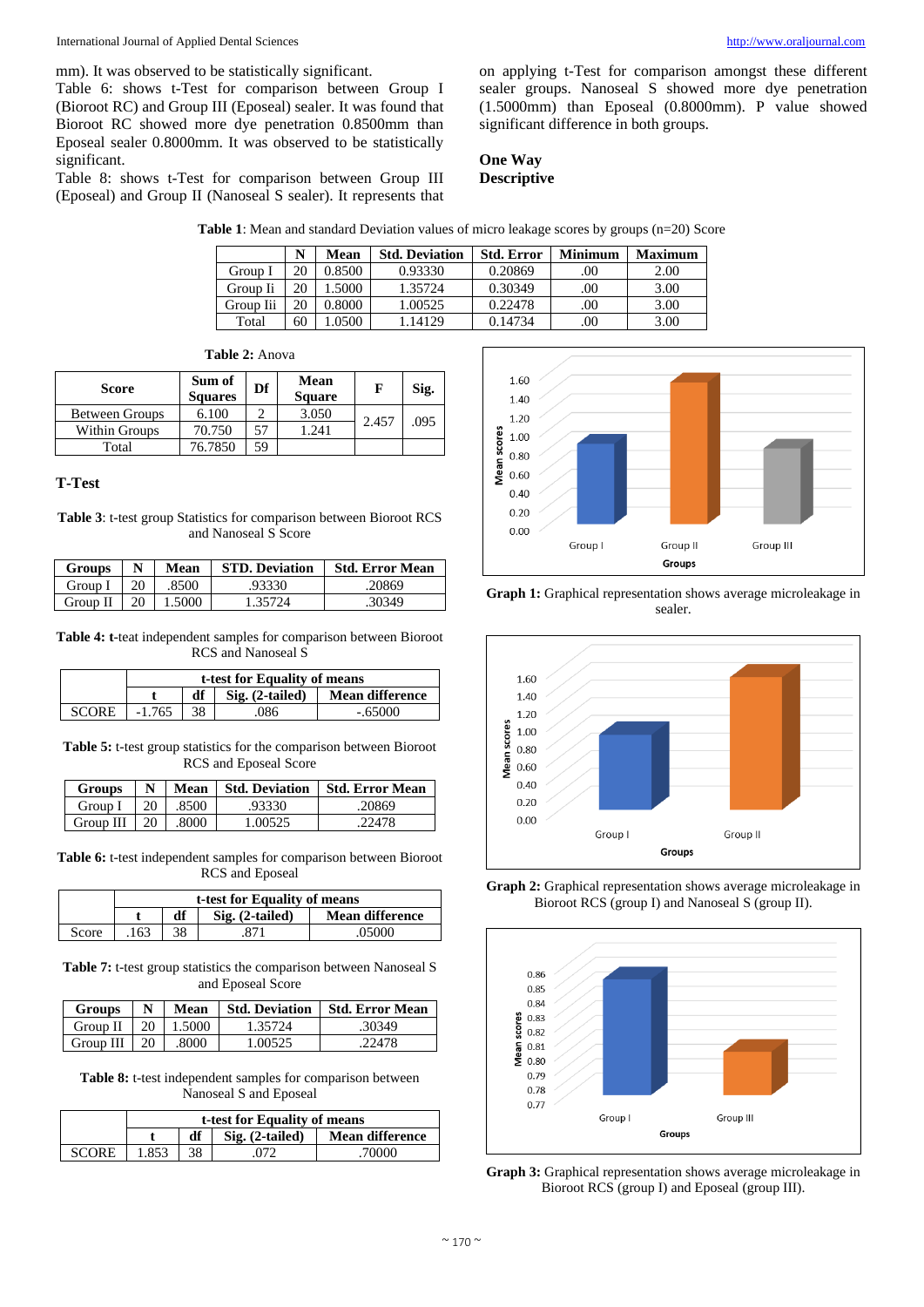

**Graph 4:** Graphical representation shows average microleakage in Nanoseal S (group II) and Eposeal (group III).

#### **Discussion**



**Fig 10:** Dye penetration in group I - Bioroot-RCS



Fig 11: Dye penetration in group II - NanoSeal-S



**Fig 12:** Dye penetration in group III - Eposeal

Obturation of root canals is mostly done by a solid, semisolid, or rigid core material. The most commonly used core material is gutta-percha, but this material does not seal the canal when used alone**<sup>8</sup>** . So, root canal sealers are used with gutta-purcha. Some sealers possess antibacterial effect and eliminate microorganism left in the root canal system after completion of cleaning and shaping procedures. Sealers seal off voids, patent accessory canals and multiple foramina, act as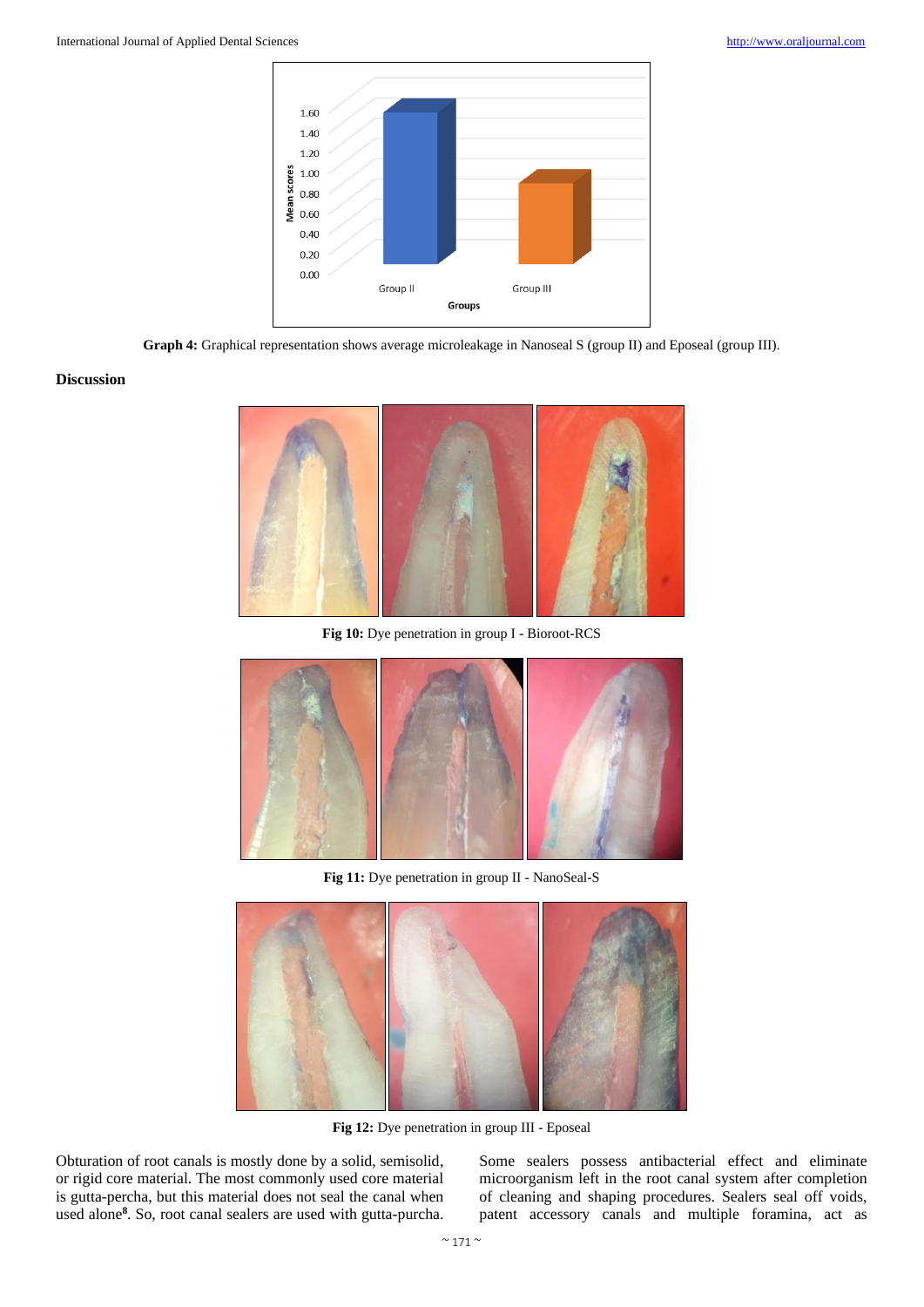lubricant, form a bond between GP and root canal dentin, and entomb the remaining bacteria. Therefore, sealers play an essential role in the success of root canal treatments [9-11].

The present study was conducted to evaluate the apical sealing ability of calcium silicate sealer, resin sealer and silicone sealer obturated by cold lateral condensation technique which was assessed with dye penetration method (Methylene blue dye) in order to evaluate the microleakage being showed by the respective sealants.

Gold standard method of root canal obturation being a combination of gutta-percha cones and a sealer has been used in the present study  $[12]$ . Literature has shown that teeth obturated with gutta-percha points and sealer display less leakage than those without sealer. Although several studies have shown good clinical results for many years, some *in vitro* and *in vivo* studies have demonstrated that they fail to achieve a complete root canal seal  $[13-16]$ . The microleakage has been attributed to the lack of an effective bond at the sealer/dentin and sealer/gutta-percha interfaces [17, 18].

In this study, all the three group specimens showed evidence of dye penetration which predicts the average microleakage is shown by all the different types of sealers. It was observed that the average microleakage showed by Group I (Bioroot RCS sealer) was 0.8500 mm

(Figure 10), by Group II (Nanoseal S sealer) being 1.5000 mm (Figure 11), by Group III (Eposeal based sealer) was observed to be 0.8000mm (Figure 12). Out of all the three groups, it was analysed that the microleakage level was found to be statistically significant in all three sealers. Microleakage in Group III (Eposeal sealer) was observed to be the least (0.8000 mm) and the maximum microleakage was observed in Group II (Nanoseal S sealer) i.e. (1.5000 mm). Microleakage in Group II (Bioroot RCS) was found to be moderate (0.8500 mm). Thereby, the epoxy resin-based sealer (Eposeal) sealed the root canals more completely than the Bioroot RC and Nanoseal S sealers.

There was less leakage and better seal of the root canals obturated using resin-based sealer i.e. Group III (Eposeal) when compared with Group I (Bioroot RCS) and Group II (Nanoseal S). It has already been documented that an epoxybased root canal sealer characterized by very good mechanical properties, high radiopacity, reduced polymerization shrinkage, low solubility and not the least, a high degree of stability on storage. Statistical t-Test for comparison between Group III (Eposeal) and Group I (Bioroot RCS) represented that on applying t- Test for comparison amongst these different sealer groups. It was found that BioRoot RCS shows almost similar dye penetration (0.8500 mm), Eposeal (0.8000 mm) which was observed to be statistically significant.

Results were in accordance with that reported by Saeed MH *et al*, Shafer E *et al* and Brackett MG *et al*. which concluded in their study that resin-based root canal sealers were more effective in sealing root canals than the polydimethylsiloxane based sealer [19-21].

Haddad AA *et al* evaluated and compared the sealer thickness and interfacial adaptation of bioceramic sealers (Sankin Apatite III, MTA Fillapex®, EndoSequence® BC) to root dentin against AH Plus® sealer. Bioceramic sealers showed more gaps compared with AH-Plus, with no significant differences among them [22].

#### **Conclusion**

Within the limitation of the study, based on the recorded data and statistical analysis the following conclusions may be drawn:

- 1. The microleakage level was found to be statistically significant for all the three sealers. The average microleakage showed by Group I – Bioroot RC sealer was 0.8500 mm, Group II – Nanoseal S sealer being 1.5000 mm, Group III–Eposeal sealer was observed to be 0.8000mm.
- 2. Microleakage in Group III (Eposeal sealer) was observed to be the least (0.8000mm) and the maximum microleakage was observed in Group II sealer i.e., Nanoseal S (1.5000 mm). Microleakage in Group I (Bioroot RCS) was found to be moderate (0.8500 mm).
- 3. Thereby, the resin-based sealer (Eposeal) sealed the root canals more completely than the calcium silicate-based sealer (Bioroot RCS) and polydimethylsiloxane-based sealer (Nanoseal S).
- 4. This study evaluated only one aspect of root canal sealers that is adhesion to the root canal dentin. Further investigation of various aspects of the resin cement to be used as a root canal sealer is recommended**.**

### **References**

- 1. Grossman LI. Endodontic practice.  $9<sup>th</sup>$  ed. Philadelphia: Lea & Febiger 1978, 275.
- 2. Gartner AH, Dorn SO. Advances in endodontic surgery. Dent. Clin. N. Amer 1992; 36: 357-79.
- 3. Depraet FJHW, De Bruyne MAA, De Moor RJG. The sealing ability of an epoxy resin root canal sealer after Nd:YAG laser irradiation of the root canal Int Endod J 2015;38:302–309.
- 4. Branstetter J, Fraunhofer JA. The physical properties and sealing action of endodontic sealer cements: a review of the literature, J Endod 1982;8:312–316.
- 5. Jain P, Pruthi V, Sikri VK. An ex vivo evaluation of the sealing ability of polydimethylsiloxane-based root canal sealers. Indian J Dent. Res 2014;25(3):336-39.
- 6. Orstavik D, Eriksen HM, Beyer-Olsen EM. Adhesive properties and leakage of root canal sealers *in vitro*. Int. Endod. J 1983;31:275–281.
- 7. Stewart GG. A comparative study of three root sealing agents (Part I). Oral Surg. Oral Med. Oral Pathol 1958;11:1029-1041.
- 8. Kumar RV, Shruthi CS. Evaluation of the sealing ability of resin cement used as a root canal sealer: An *in vitro* study. J Conserv Dent 2012;15:274-7.
- 9. About JCI. Cytotoxicity Testing of Endodontic Sealers: A New Method. J Endod 2003;29(9):583-586.
- 10. Haddad AA, Kasim NHA, Aziz ZACA. Interfacial adaptation and thickness of bioceramic-based root canal sealers. Dent Mater J 2015;34(4):516-521*.*
- 11. Shwaimi EA. Evaluation of antimicrobial effect of root canal sealers. Pakistan Oral & Dental Journal 2011;31(2):432-435.
- 12. Conte G, Mancini M, Cerroni L. Fluid filtration and dye leakage testing of Resilon/Epiphany and guttapercha/Pulp Canal Sealer root canal fillings. Open Journal of Stomatology 2013;3:14-21.
- 13. Torabineiad M. Ung B, Kettering JD. *In vitro* bacterial penetration of coronally unsealed endodontically treated teeth. Part II, sealer types. J Endod 1990;13:109-12.
- 14. Khayat *et al*. Human saliva penetration of coronally unsealed obturated root canals. Journal of Endodontics 1993;19:458-461. http://dx.doi.org/10.1016/S0099- 2399(06)80533-9.
- 15. Madison, S. and Wilcox, L.R. An evaluation of coronal microleakage in endodontically treated teeth. Part III. In